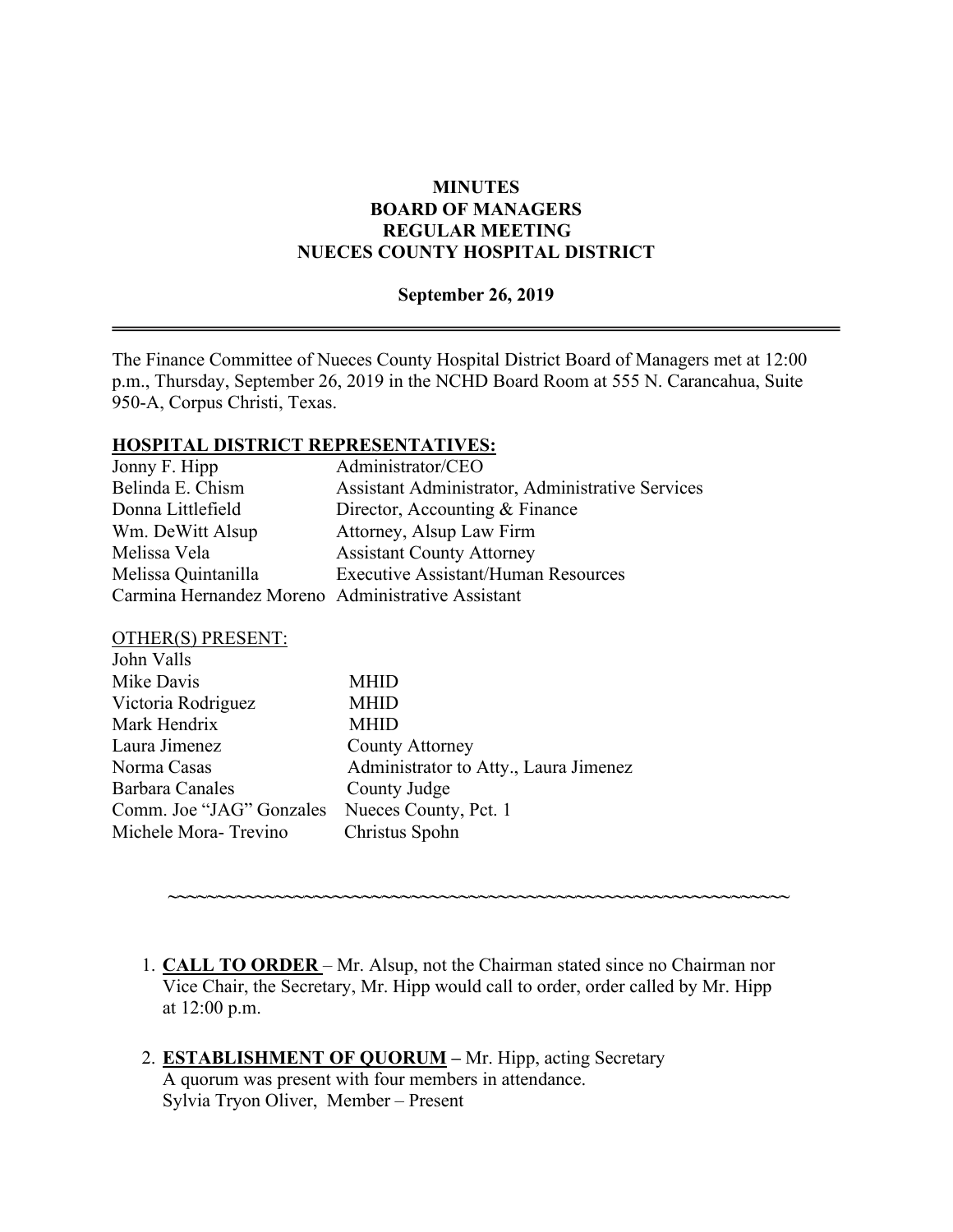John B. Martinez, Member – Present Belinda Flores, Member – Present Vishnu V. Reddy, M.D., Member – Present Van Huseman, Member – Not Present Ted A. Daniel, Member – Not Present

3. **PUBLIC COMMENT –** Requested Copy of "Request to Speak Sign in Sheet" attached hereto and made part of these minutes for Information

**Judge Belinda Canales Commissioner Joe "JAG" Gonzalez**

#### 4. **BOARD OF MANAGERS MATTERS:**

A. Elect Board of Managers Chairman Pro tempore to serve through September 30, 2019. *(ACTION)*

 **Dr. Reddy nominated Judge Martinez for Chairman Pro Tempore. Mr. Martinez accepted as Chairman Pro Tempore and to serve through December 2019. Motion by Mr. Hipp and seconded by Ms. Flores. MOTION CARRIED.** 

- B. Elect Board of Managers Officers to take office October 1, 2019; elections and effective date pursuant to Board of Managers Bylaws, §2.2.A:
	- 1) Board Chairman; and
	- 2) Board Vice-Chairman. *(ACTION)*

 **Motion presented by Mr. Martinez to motion to table the Board of Manager's office until December 2019 meeting.**

 **Motion by Ms. Flores and seconded by Dr. Reddy. MOTION CARRIED** 

#### 5. **CONSENT AGENDA:**

A. Approve Board of Managers meeting schedule for remainder of Calendar Year 2019 and entire Calendar Year 2020. *(ACTION)*

 **Tentative approved Board of Managers meeting schedule for remainder** 

 **of Calendar Year 2019 and entire Calendar Year 2020. Copy attached**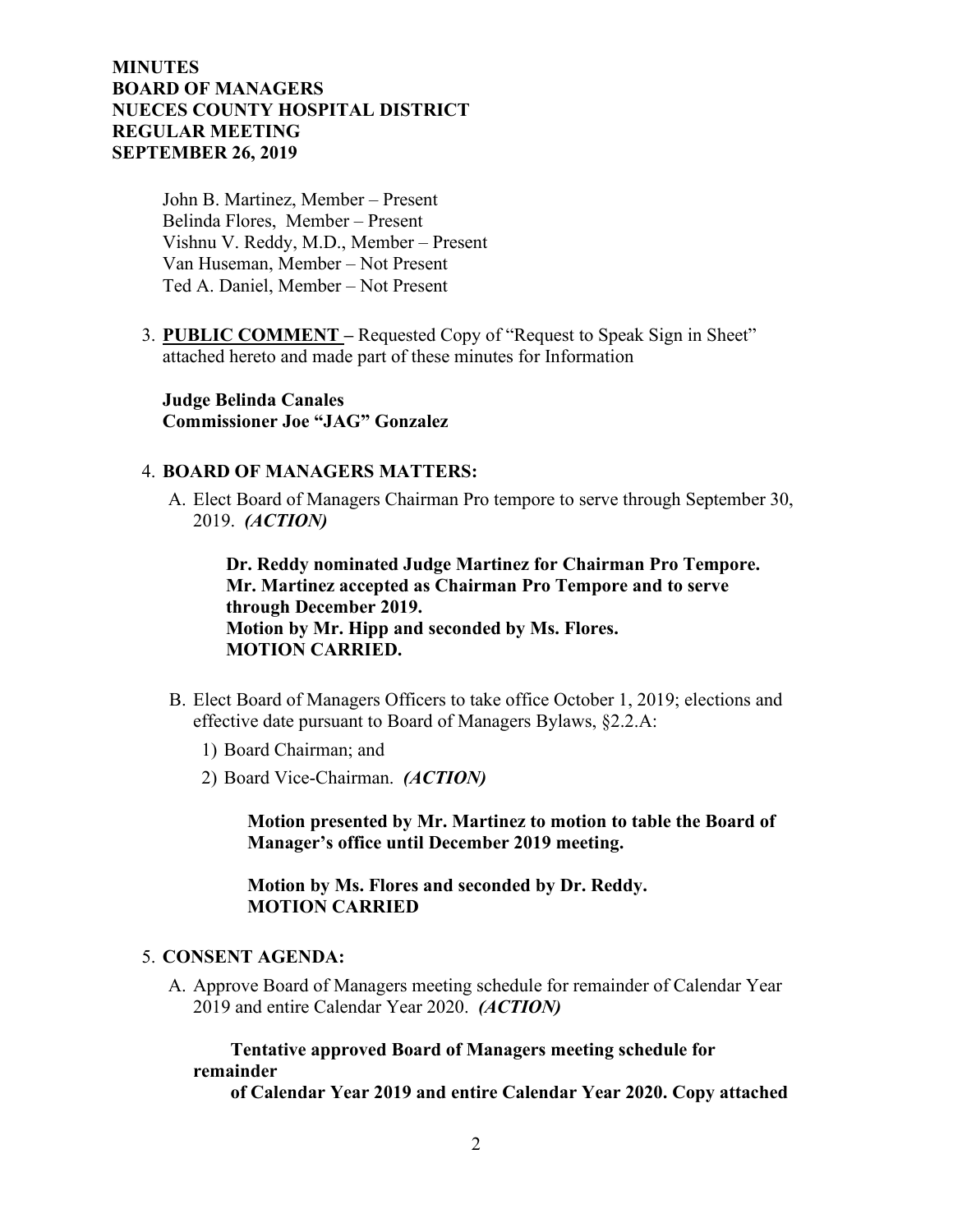#### **and hereto made part of these minutes.**

B. Receive complete listing of vendors as of September 20, 2019; vendor listing provided pursuant to Board of Managers Bylaws, §2.1.B and Texas Local Government Code, Chapter 176. *(INFORMATION)*

> **Listing of vendors as of September 20, 2019; vendor listing provided. Copy attached and hereto made part of these minutes.**

 **Motion presented by Mr. Martinez to move forward for Consent Agenda to approve Items 5 (a & b). Motion by Ms. Flores and seconded**

 **by Ms. Oliver. MOTION CARRIED**

#### 6. **REGULAR AGENDA:**

A. Ratify Professional Services Agreement between Nueces County, Meadows Mental Health Policy Institute, and Nueces County Hospital District (NCHD) for NCHD to provide funding for preparation of a comprehensive needs assessment for Nueces County that can serve as the basis for a systematic approach to providing services for mental illnesses and substance abuse disorders in the County. *(ACTION)*

> **Board of Managers approve to carry a motion to Ratify Professional Services between Nueces County, Meadows Mental Health Policy Institute and Nueces County Hospital District (NCHD). Copy of Information is attached hereto and made part of these minutes.**

 **Motion by Dr. Reddy and seconded by Ms. Flores. MOTION CARRIED**

B. Ratify Professional Services Agreement between Nueces County, BeHealthle Consulting, and Nueces County Hospital District (NCHD) for NCHD to provide funding for an assessment of the existing Community Collaborative Program, including Jail Diversion Program, Crisis Intervention Team, Mobile Crisis Outreach, and Jail-Based Competency Restoration. *(ACTION)*

#### **Board of Managers Motion to Ratify Professional Services Agreement between Nueces County, BeHealthle Consulting, and Nueces County**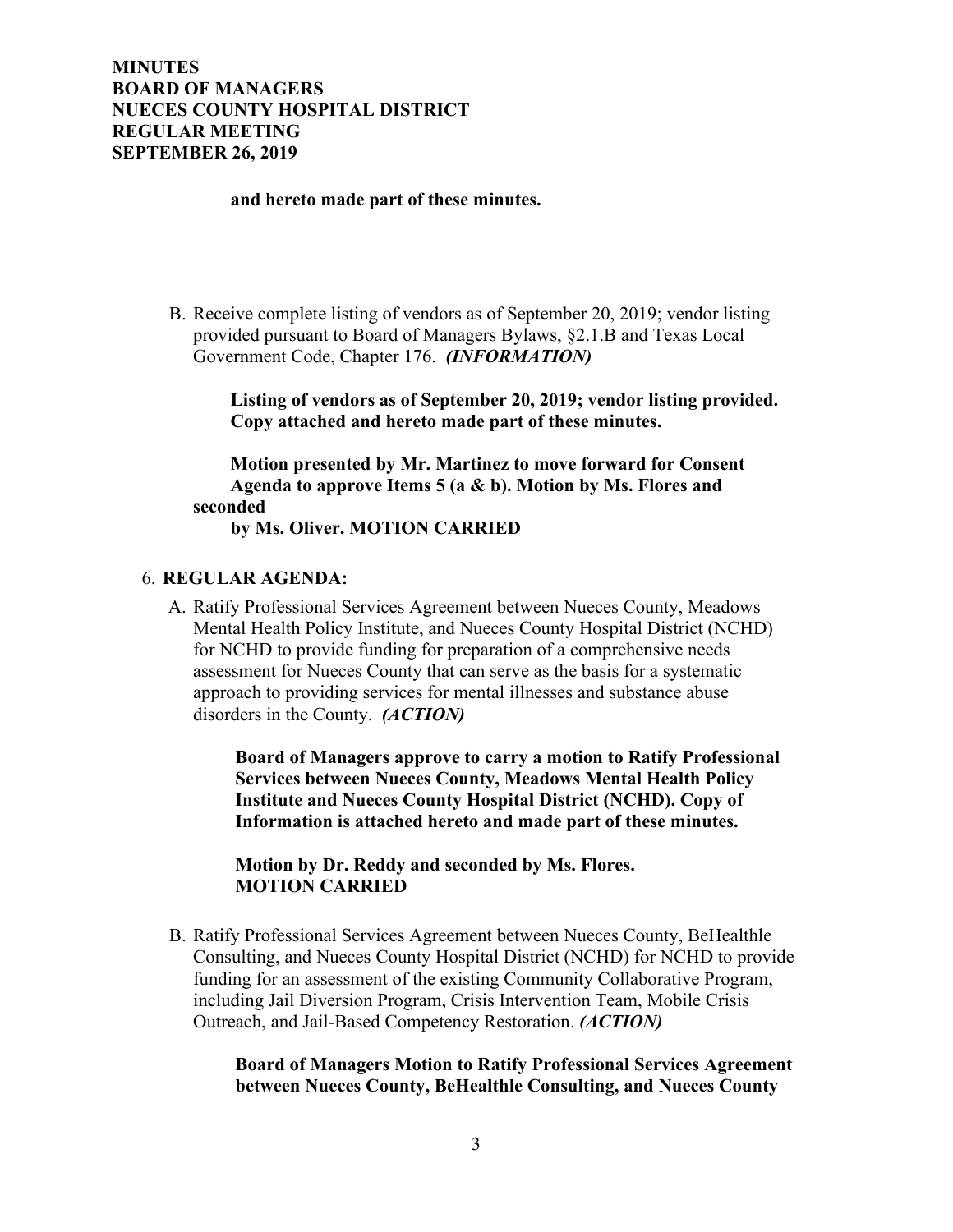**Hospital District (NCHD) Copy of Information is attached hereto and made part of these minutes. Mr. Martinez presented motion.** 

 **Motion by Ms. Oliver and seconded by Ms. Flores. MOTION CARRIED**

C. Ratify Interlocal Agreement between Nueces County (County), Nueces Center for Mental Health and Intellectual Disabilities (NCMHID), and Nueces County Hospital District (NCHD) for NCHD to provide funding to NCMHID and County for the period October 1, 2019 - September 30, 2020 for Community Collaborative mental health-related programs to be provided by or through NCMHID and County relating to the diversion of persons from jails or other detention facilities, provision of crisis intervention teams, expansion of mobile crisis outreach, and development of jail-based competency restoration, including services associated substance abuse issues. *(ACTION)*

> **Board of Managers Motion to Ratify Interlocal Agreement between Nueces County (County), Nueces Center for Mental Health and Intellectual Disabilities (NCMHID), and Nueces County for the period October 1, 2019 – September 30, 2020 for Community Collaborative mental health-related programs. Copy of Information is attached hereto and made part of these minutes.**

 **Mr. Martinez presented a motion. Motion by Ms. Oliver seconded by Dr. Reddy. MOTION CARRIED**

 *Mr. Martinez asked Mr. Hipp to allow the Board Members to tour the Facilities and see the programs NCHD funds. Mr. Hipp stated he would put a schedule and dates with the information requested.*

- D. Qualify and designate Frost Bank as depository for Hospital District funds for the period October 1, 2019 - September 30, 2023; qualification and designation finalizes award of Request for Applications No. 2019-01; qualification and designation pursuant to Chapter 116, Texas Local Government Code, Subchapters B and C:
	- 1) Qualify Frost Bank as selected depository:
		- a) Approve securities pledged by Frost Bank for deposited Hospital District funds; approval pursuant to Subchapter C, Texas Local Government Code, §116.051 *et seq*.;

### **Mr. Martinez presented motion to approve the Bank Depository**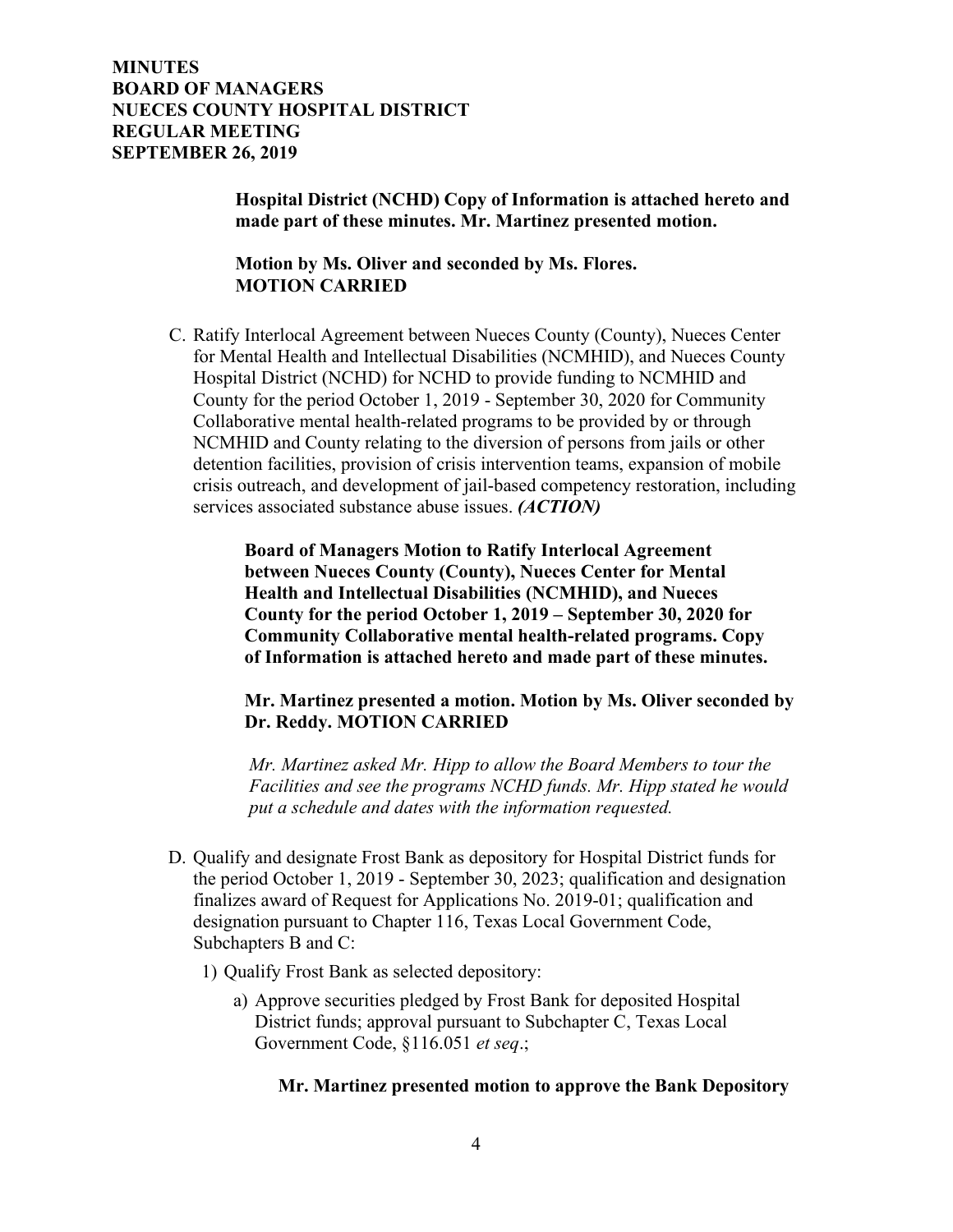### **Motion by Dr. Reddy seconded by Ms. Flores. MOTION CARRIED**

2) Adopt Order designating Frost Bank as depository for Hospital District funds; designation pursuant to Subchapter B, Texas Local Government Code, §116.025;

> **Mr. Martinez presented a motion to adopt order designating Frost Bank as depository of NCHD funds.**

#### **Mr. Martinez presented a motion. Motion by Dr. Reddy and seconded by Ms. Flores. MOTION CARRIED**

3) Approve depository-related Agreements with Frost Bank and authorize Administrator to execute Agreements:

### **Mr. Martinez presented motion to approve depository-related Agreements with Frost Bank.**

## **Motion by Ms. Oliver and seconded by Dr. Reddy. MOTION CARRIED**

- a) Bank Depository Agreement;
- b) Security Agreement; and
- c) Pledgee Agreement; and
- 4) Authorize Administrator to execute other depository-related agreements and documents:
	- a) Safekeeping agreements and documents with the Federal Reserve, Federal Home Loan Bank, or Bank of New York Mellon (BNY Mellon); and
	- b) Other depository-related agreements and documents, including, but not limited to depository, bank services, security, pledgee, and safekeepingrelated services. *(ACTION)*

### **Mr. Martinez presented motion for agreements above (a & b) Motion by Dr. Reddy and seconded Ms. Flores. MOTION CARRIED**

E. Appoint Director to City of Corpus Christi's Reinvestment Zone No. 2 Board of Directors for term ending November 1, 2020; appointment pursuant to Texas Tax Code, §311.009(a). (*ACTION)*

## **Mr. Martinez Motioned to appoint Ms. Oliver as an interim position to be the Director to the City of Corpus Christi's Reinvestment Zone No. 2**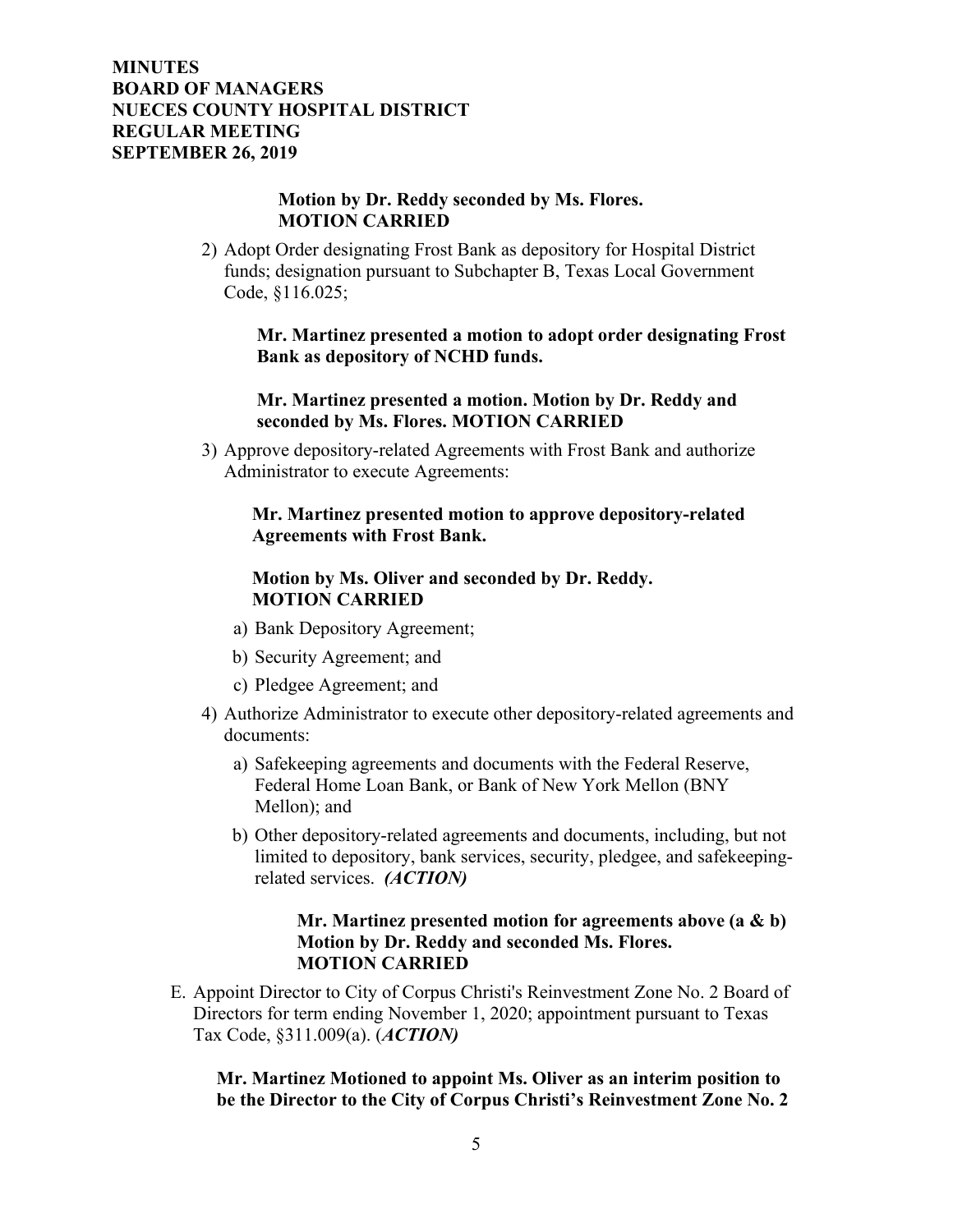**Board of Directors. This position will be in place until new Board of Managers are elected.**

 **Motion by Dr. Reddy and seconded by Ms. Flores. MOTION CARRIED**

#### 7. **WORKSHOP:**

A. Conduct Board member orientation.

 **Mr. Martinez presented to table another meeting for Board of Managers Orientation.**

 **Motion by Dr. Reddy and seconded by Ms. Flores. MOTION CARRIED**

### 8. **ADJOURN**

**Motion to adjourn by Mr. Martinez. Motion by Dr. Reddy and seconded by Ms. Flores. Meeting adjourned at 1:10 pm.**